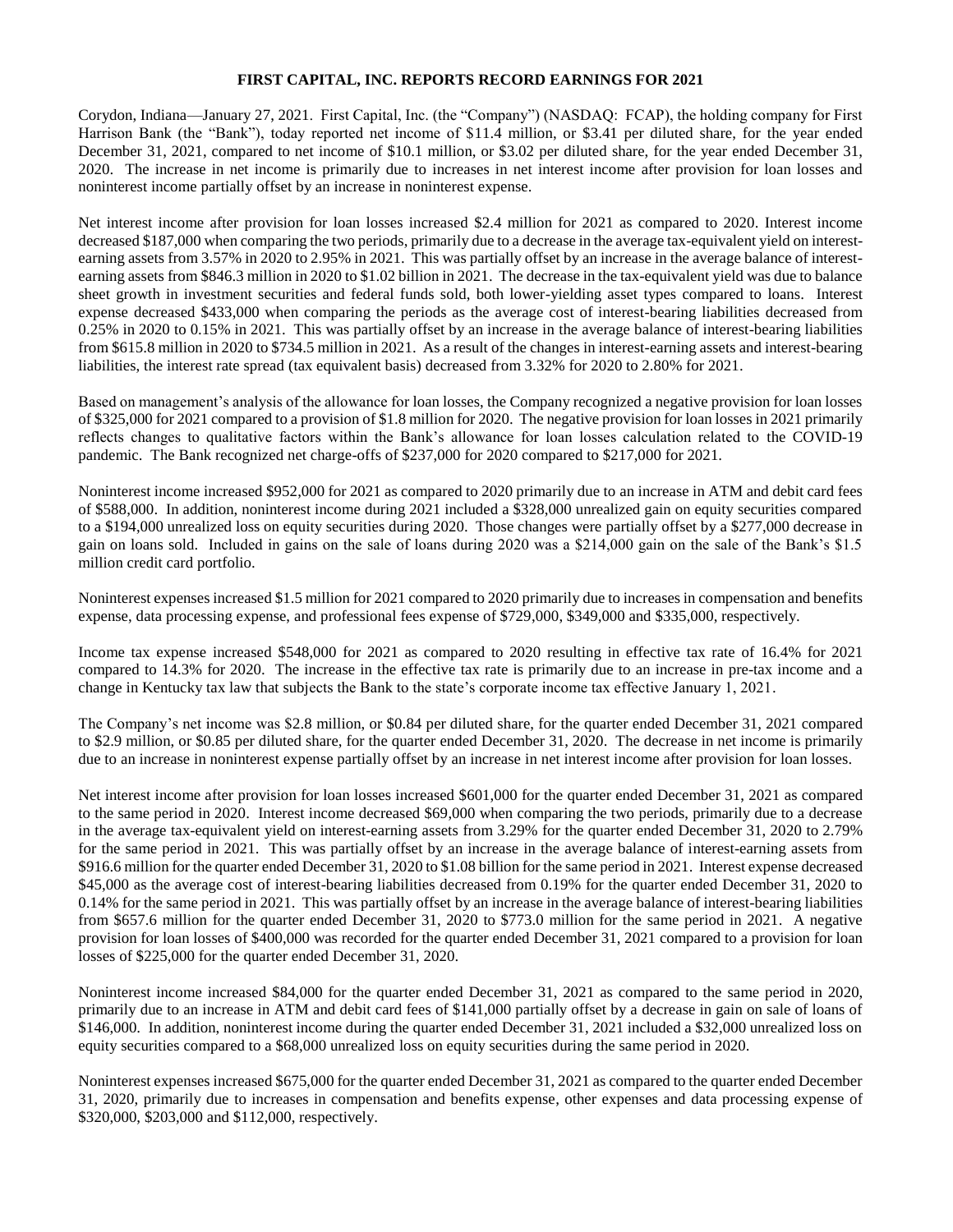Income tax expense increased \$44,000 for the quarter ended December 31, 2021 as compared to the same period in 2020. The effective tax rate for the quarter ended December 31, 2021 was 15.8% compared to 14.5% for the same period in 2020.

Total assets as of December 31, 2021 were \$1.16 billion compared to \$1.02 billion at December 31, 2020. Investment securities increased \$165.8 million from December 31, 2020 to December 31, 2021 while net loans receivable decreased \$17.0 million during the same period. Deposits increased \$135.1 million from December 31, 2020 to \$1.04 billion at December 31, 2021. Interest-bearing demand deposits, savings accounts and noninterest-bearing demand deposits increased \$72.0 million, \$52.8 million and \$17.1 million, respectively, from December 31, 2020 to December 31, 2021, while time accounts decreased \$6.8 million during the same period. Nonperforming assets (consisting of nonaccrual loans, accruing loans 90 days or more past due, troubled debt restructurings on accrual status, and foreclosed real estate) decreased from \$3.2 million at December 31, 2020 to \$2.3 million at December 31, 2021. Additionally, the Bank is participating in the Small Business Administration's ("SBA's") Paycheck Protection Program ("PPP"), and originated approximately \$62.4 million of PPP loans, including \$16.5 million in second-draw PPP loans originated during 2021. The Bank has received payoffs of \$60.9 million of PPP loans from the SBA, and as of December 31, 2021 had \$34,000 remaining in deferred fees related to PPP loans.

At December 31, 2021, the Bank was considered well-capitalized under applicable federal regulatory capital guidelines.

The Bank currently has eighteen offices in the Indiana communities of Corydon, Edwardsville, Greenville, Floyds Knobs, Palmyra, New Albany, New Salisbury, Jeffersonville, Salem, Lanesville and Charlestown and the Kentucky communities of Shepherdsville, Mt. Washington and Lebanon Junction.

Access to First Harrison Bank accounts, including online banking and electronic bill payments, is available through the Bank's website at www.firstharrison.com. The Bank offers non-FDIC insured investments to complement its offering of traditional banking products and services through its business arrangement with LPL Financial LLC ("LPL"), member SIPC. For more information and financial data about the Company, please visit Investor Relations at the Bank's aforementioned website. The Bank can also be followed on Facebook.

## **Cautionary Note Regarding Forward-Looking Statements**

This press release may contain certain forward-looking statements within the meaning of the Private Securities Litigation Reform Act of 1995. Forward-looking statements can be identified by the use of the words "anticipate," "believe," "expect," "intend," "could" and "should," and other words of similar meaning. Forward -looking statements are not historical facts nor guarantees of future performance; rather, they are statements based on the Company's current beliefs, assumptions, and expectations regarding its business strategies and their intended results and its future performance.

Numerous risks and uncertainties could cause or contribute to the Company's actual results, performance and achievements to be materially different from those expressed or implied by these forward -looking statements. Factors that may cause or contribute to these differences include, without limitation, the severity, magnitude and duration of the COVID-19 pandemic, including impacts of the pandemic and of businesses' and governments' responses to the pandemic on our operations and personnel, and on commercial activity and demand across our and our customers' businesses, market, economic, operational, liquidity, credit and interest rate risks associated with the Company's business (including developments and volatility arising from the COVID-19 pandemic), general economic conditions, including changes in market interest rates and changes in monetary and fiscal policies of the federal government; competition; the ability of the Company to execute its business plan; legislative and regulatory changes; and other factors disclosed periodically in the Company's filings with the Securities and Exchange Commission.

Because of the risks and uncertainties inherent in forward-looking statements, readers are cautioned not to place undue reliance on them, whether included in this press release, the Company's reports, or made elsewhere from time to time by the Company or on its behalf. These forward-looking statements are made only as of the date of this press release, and the Company assumes no obligation to update any forward-looking statements after the date of this press release.

Contact: Chris Frederick Chief Financial Officer 812-734-3464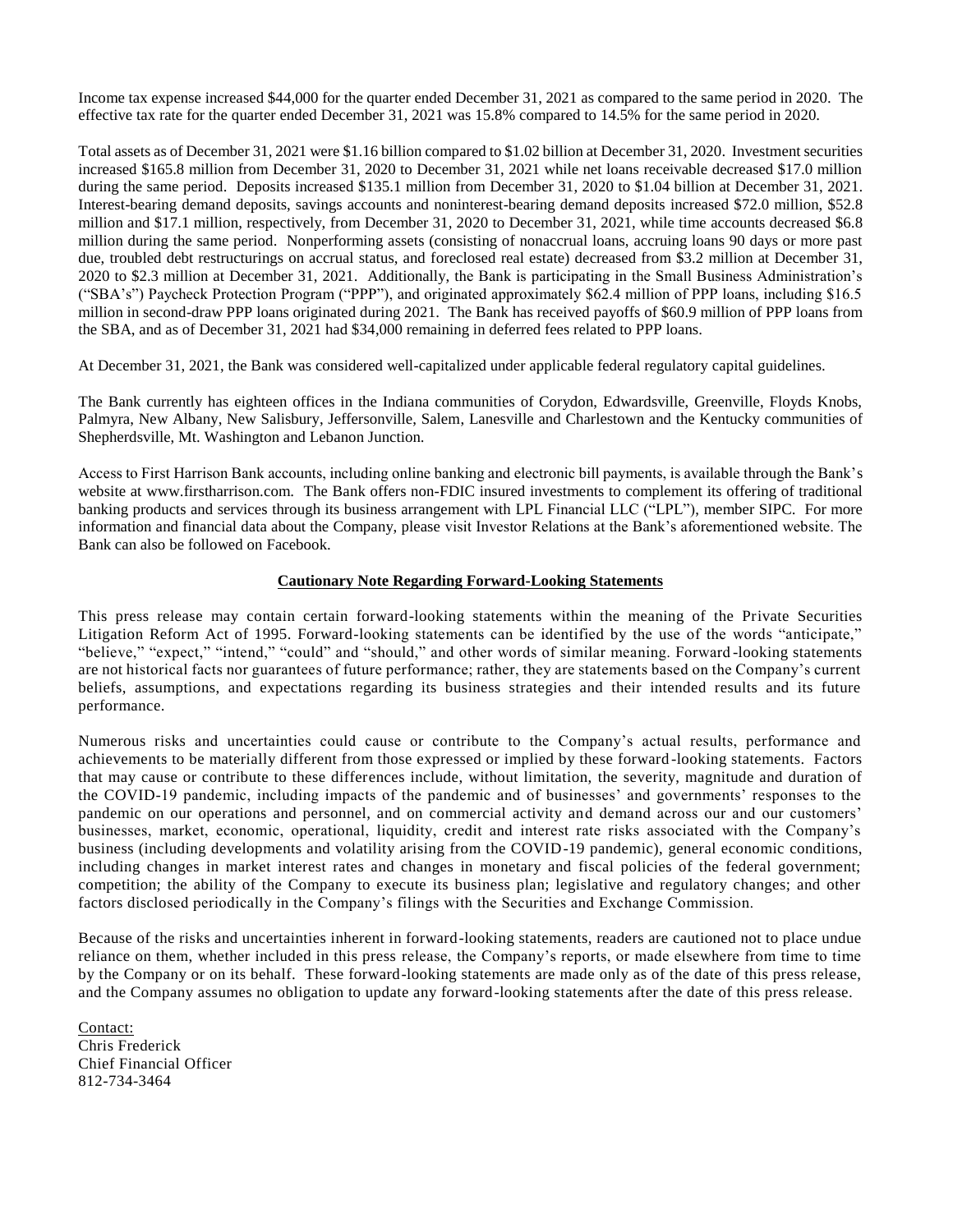## **FIRST CAPITAL, INC. AND SUBSIDIARY**

Consolidated Financial Highlights (Unaudited)

|                                                              | <b>Year Ended</b><br>December 31, |                           |                           |           | <b>Three Months Ended</b><br>December 31, |           |                           |           |  |
|--------------------------------------------------------------|-----------------------------------|---------------------------|---------------------------|-----------|-------------------------------------------|-----------|---------------------------|-----------|--|
| <b>OPERATING DATA</b>                                        |                                   | 2021                      |                           | 2020      |                                           | 2021      |                           | 2020      |  |
| (Dollars in thousands, except per share data)                |                                   |                           |                           |           |                                           |           |                           |           |  |
|                                                              |                                   |                           |                           |           |                                           |           |                           |           |  |
| Total interest income                                        | \$                                | 29,460                    | \$                        | 29,647    | \$                                        | 7,290     | \$                        | 7,359     |  |
| Total interest expense                                       |                                   | 1,128                     |                           | 1,561     |                                           | 273       |                           | 318       |  |
| Net interest income                                          |                                   | 28,332                    |                           | 28,086    |                                           | 7,017     |                           | 7,041     |  |
| Provision (credit) for loan losses                           |                                   | (325)                     |                           | 1,801     |                                           | (400)     |                           | 225       |  |
| Net interest income after provision (credit) for loan losses |                                   | 28,657                    |                           | 26,285    |                                           | 7,417     |                           | 6,816     |  |
|                                                              |                                   |                           |                           |           |                                           |           |                           |           |  |
| Total non-interest income                                    |                                   | 9,551                     |                           | 8,599     |                                           | 2,291     |                           | 2,207     |  |
| Total non-interest expense                                   |                                   | 24,531                    |                           | 23,048    |                                           | 6,357     |                           | 5,682     |  |
| Income before income taxes                                   |                                   | 13,677                    |                           | 11,836    |                                           | 3,351     |                           | 3,341     |  |
| Income tax expense                                           |                                   | 2,240                     |                           | 1,692     |                                           | 529       |                           | 485       |  |
| Net income                                                   |                                   | 11,437                    |                           | 10,144    |                                           | 2,822     |                           | 2,856     |  |
| Less net income attributable to the noncontrolling interest  |                                   | 13                        |                           | 13        |                                           | 3         |                           | 3         |  |
| Net income attributable to First Capital, Inc.               | $\$$                              | 11,424                    | $\boldsymbol{\mathsf{S}}$ | 10,131    | $\mathbb{S}$                              | 2,819     | $\mathcal{S}$             | 2,853     |  |
| Net income per share attributable to                         |                                   |                           |                           |           |                                           |           |                           |           |  |
| First Capital, Inc. common shareholders:                     |                                   |                           |                           |           |                                           |           |                           |           |  |
| Basic                                                        | \$                                | 3.41                      | \$                        | 3.03      | $\frac{1}{2}$                             | 0.84      | \$                        | 0.85      |  |
|                                                              |                                   |                           |                           |           |                                           |           |                           |           |  |
| Diluted                                                      | $\sqrt[6]{3}$                     | 3.41                      | \$                        | 3.02      | $\mathbb{S}$                              | 0.84      | $\boldsymbol{\mathsf{S}}$ | 0.85      |  |
| Weighted average common shares outstanding:                  |                                   |                           |                           |           |                                           |           |                           |           |  |
| Basic                                                        |                                   | 3,346,038                 |                           | 3,339,812 |                                           | 3,349,623 |                           | 3,343,110 |  |
|                                                              |                                   |                           |                           |           |                                           |           |                           |           |  |
| Diluted                                                      |                                   | 3,346,495                 |                           | 3,349,277 |                                           | 3,349,623 |                           | 3,350,786 |  |
| <b>OTHER FINANCIAL DATA</b>                                  |                                   |                           |                           |           |                                           |           |                           |           |  |
| Cash dividends per share                                     | \$                                | 1.04                      | $\mathcal{S}$             | 0.96      | \$                                        | 0.26      | \$                        | 0.24      |  |
| Return on average assets (annualized) (1)                    |                                   | 1.05%                     |                           | 1.12%     |                                           | 0.99%     |                           | 1.17%     |  |
| Return on average equity (annualized) (1)                    |                                   | 10.15%                    |                           | 9.64%     |                                           | 9.95%     |                           | 10.49%    |  |
| Net interest margin (tax-equivalent basis)                   |                                   | 2.84%                     |                           | 3.39%     |                                           | 2.69%     |                           | 3.15%     |  |
| Interest rate spread (tax-equivalent basis)                  |                                   | 2.80%                     |                           | 3.32%     |                                           | 2.65%     |                           | 3.10%     |  |
| Net overhead expense as a percentage                         |                                   |                           |                           |           |                                           |           |                           |           |  |
| of average assets (annualized) (1)                           |                                   | 2.26%                     |                           | 2.54%     |                                           | 2.24%     |                           | 2.32%     |  |
|                                                              |                                   | December 31, December 31, |                           |           |                                           |           |                           |           |  |
| <b>BALANCE SHEET INFORMATION</b>                             |                                   | 2021                      |                           | 2020      |                                           |           |                           |           |  |
|                                                              |                                   |                           |                           |           |                                           |           |                           |           |  |
| Cash and cash equivalents                                    | \$                                | 172,509                   | $\mathbb{S}$              | 175,888   |                                           |           |                           |           |  |
| Interest-bearing time deposits                               |                                   | 4,839                     |                           | 6,396     |                                           |           |                           |           |  |
| Investment securities                                        |                                   | 449,335                   |                           | 283,502   |                                           |           |                           |           |  |
| Gross loans                                                  |                                   | 489,370                   |                           | 506,956   |                                           |           |                           |           |  |
| Allowance for loan losses                                    |                                   | 6,083                     |                           | 6,625     |                                           |           |                           |           |  |
| Earning assets                                               |                                   | 1,090,874                 |                           | 947,123   |                                           |           |                           |           |  |
| Total assets                                                 |                                   | 1,156,603                 |                           | 1,017,551 |                                           |           |                           |           |  |
| Deposits                                                     |                                   | 1,035,562                 |                           | 900,461   |                                           |           |                           |           |  |
| Stockholders' equity, net of noncontrolling interest         |                                   | 113,828                   |                           | 110,639   |                                           |           |                           |           |  |
| Non-performing assets:                                       |                                   |                           |                           |           |                                           |           |                           |           |  |
| Nonaccrual loans                                             |                                   | 1,327                     |                           | 1,406     |                                           |           |                           |           |  |
| Accruing loans past due 90 days                              |                                   | 3                         |                           | 59        |                                           |           |                           |           |  |
| Foreclosed real estate                                       |                                   | 36                        |                           |           |                                           |           |                           |           |  |
| Troubled debt restructurings on accrual status               |                                   | 975                       |                           | 1,732     |                                           |           |                           |           |  |
| Regulatory capital ratios (Bank only):                       |                                   |                           |                           |           |                                           |           |                           |           |  |
| Community Bank Leverage Ratio (2)                            |                                   | 8.84%                     |                           | 9.37%     |                                           |           |                           |           |  |